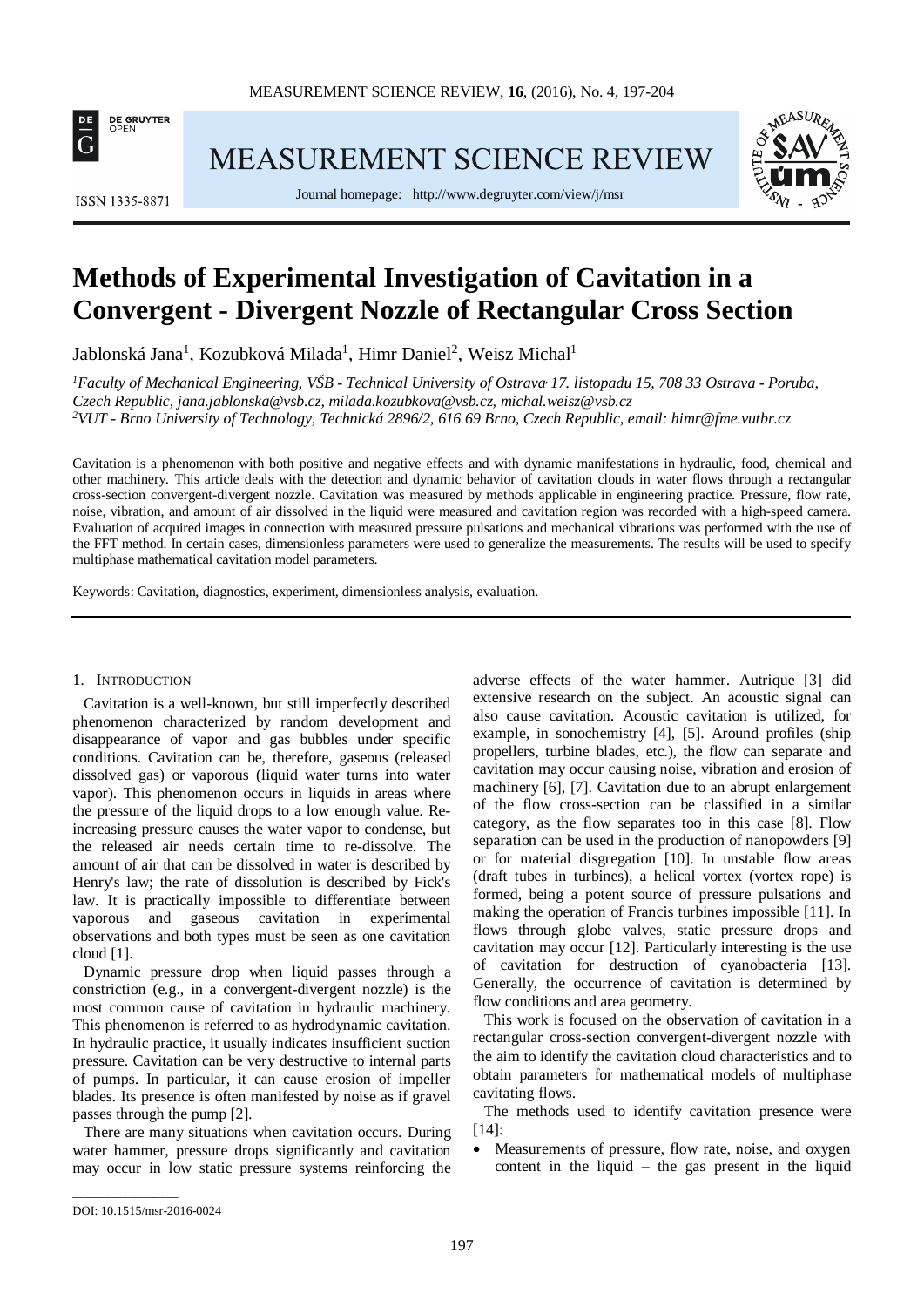changes its volume substantially upon pressure change. The volume changes generate noise; corresponding pressure pulsations are different in amplitude and frequency from those appearing in non-cavitating flows [15].

- Vibration measurement  $-$  the presence of cavitation in the system causes vibration of the system at frequencies of approximately 103 Hz.
- High-speed camera recording  $-$  acquired images are processed using special mathematical algorithms and the distribution of gaseous and liquid phases in the flow is analyzed.

Other methods to observe cavitation include [14], [16]:

- Light sensing the collapse of cavitation bubbles is associated with local increase in temperature and luminescence of the liquid.
- PIV (Particle Image Velocimetry) is an optical, flow visualization method used to find instantaneous distribution of velocities in a flow field. Theoretically, the method requires that particles be present in the liquid; velocity is calculated on the basis of their motion. In practice, the particles are represented by impurities naturally present in the liquid. Particles in the liquid may deform the cavitation region.
- Bubble spectrometer  $-$  is an instrument to determine the distribution of bubbles according to their diameter.
- Tomographic method  $-$  is based on capacitive or resistive principle, which allows observation of spatial cavitation regions in both water and oil (bubbles of large diameters).

Some methods strictly require the area with cavitation to be visible; therefore, they cannot be used in practical applications.

# 2. EXPERIMENTAL APPARATUS

A rectangular cross-section convergent-divergent nozzle made of transparent material was the principal part of the experimental apparatus used for the generation and examination of the cavitation cloud.

As shown in Fig.1., the experimental apparatus consisted of a vertical multistage centrifugal pump (nominal flow rate  $18.4 \text{ m}^3/\text{h} = 5.11 \cdot 10^{-3} \text{ m}^3/\text{s}$ ; head 62.6 m) connected to a tank. The pump was powered by an electric motor with speed (and thus flow rate) controlled by YASKAWA VS mini J7 frequency inverter. Next, a flow meter (flow rate measurement range  $(0.72 - 72)$  m<sup>3</sup>/h, i.e.  $(2.10^{-4} - 2.10^{-2})$  $\text{m}^3\text{/s}$ ; accuracy 0.5%) and the measured object – a transparent rectangular cross-section convergent-divergent nozzle (see Fig.1. for its dimensions) – were connected in the circuit. Upstream and downstream of the nozzle, Hydrotechnik pressure sensors with sampling frequency 0.001 s (measurement range  $(-1 - 6)$  bar, i.e.  $(-0.1 -$ 0.6) MPa; accuracy 1 %) to create 10 s time records of measured pressures with scanning intervals of 1 ms were used. To calculate the steady state, the measured data were averaged. At the moment when cavitation appeared in the circuit, recording of images captured by the Baumer HXC20c high-speed camera with the frequency of

280 frames per second started and was downloaded into the PC. The cavitation cloud length was then evaluated from the record. For investigated flow rates, sound, vibration, and dissolved oxygen values were recorded simultaneously. Individual measurements were then evaluated. The measurement range was limited by structural and material parameters of the equipment.



Fig.1. Measuring circuit diagram and basic parameters of the investigated object  $1 - \text{tank}$ ,  $2 - \text{ball value}$ ,  $3 - \text{GRUNDFOS}$  fivestage water pump, 4 – electric motor, 5 – YASKAWA VS mini J7 frequency inverter, 6 – ELIS PLZEŇ electromagnetic flow meter,  $7$  – measured object – rectangular cross-section nozzle, 8, 9 – Hydrotechnik pressure sensors, 10 – Hydrotechnik analyzer, 11 – Baumer HXC20c high-speed camera with CMOSIS CMV2000 sensor,  $12 - PC$  with analysis software,  $13 - light$  source,  $14 - \frac{1}{2}$ " TYPE 489 microphones, 15 – vibration sensor, 16 – Microlog analyzer, 17 - ENDRESS + HAUSER LIQUISYS-M dissolved oxygen transmitter.

The diffuser was designed so that the enlargement is less than 5°, thus ensuring that separation of water flow will not occur. [23] The nozzle was placed in a vertical position in order to obtain symmetrical cavitation area (elimination of gravitational force influence). Hydrostatic pressure due to the distance of pressure sampling points (Fig.1. position 8 and 9) is negligible.

Measurements were performed at various flow rates in the range  $2.62 \cdot 10^{-3}$  m<sup>3</sup>/s  $- 4.6 \cdot 10^{-3}$  m<sup>3</sup>/s (corresponding to the frequency range between 20 Hz and 38 Hz of the frequency inverter to control the pump) at which cavitation formed. The maximum flow rate reached  $4.36 \cdot 10^{-3}$  m<sup>3</sup>/s; at this flow rate, the velocity of the liquid in the 0.05 m diameter pipe was 2.2 m/s, the velocity at the rectangular cross-section inlet  $(S = 600 \text{ mm}^2)$  was 7.3 m/s and the velocity at the narrowest point of the nozzle  $(S = 178 \text{ mm}^2)$  was 24.5 m/s. The relative pressure at the inlet to the measured area was 226 624 Pa, the relative pressure at the outlet from the measured area was 81 261 Pa and the cavitation region length was 95 mm.

The water temperature was constant  $(20 \degree C)$ , because the reservoir had a volume of 500 l and each measurement was carried out for 10 seconds. Therefore, water did not circulate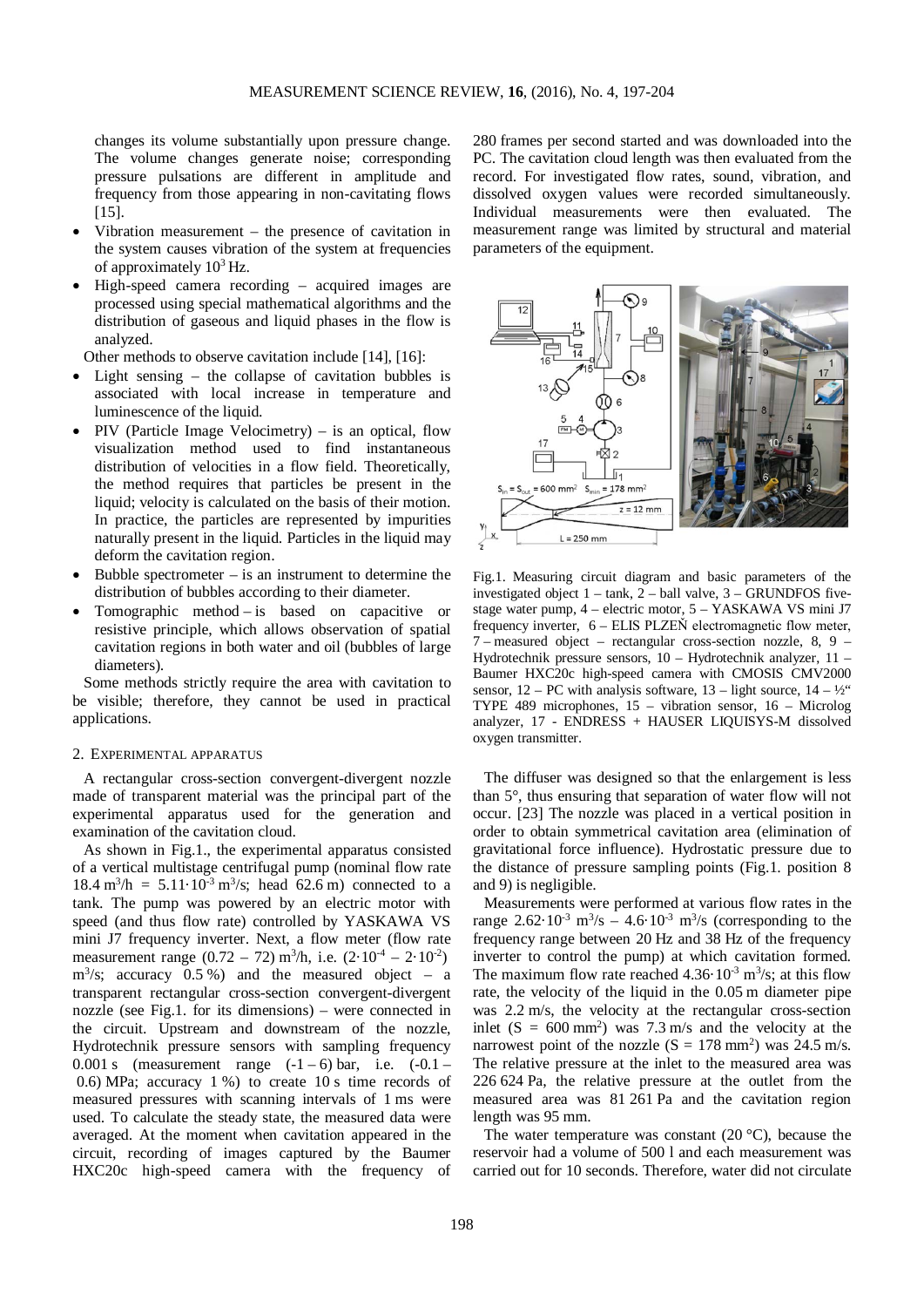in the system for a longer time. This prevented its heating which was obvious from temperature measurement. The saturation vapor pressure of water at 20 °C is approximately 2340 Pa.

The measurements were executed repeatedly within several weeks to demonstrate repeatability and reproducibility of the measurement results. Deviation of the result values in repeated measurements was  $\pm 2\%$  for pressure and ±2 % for flow rate.

| variant   | flow rate                                                    | status                      |
|-----------|--------------------------------------------------------------|-----------------------------|
|           | $2.52 \cdot 10^{-3}$ m <sup>3</sup> /s                       | no cavitation               |
| B         | $3.38 \cdot 10^{-3}$ m <sup>3</sup> /s                       | cavitation cloud initiation |
| $\subset$ | $\frac{3.9 \cdot 10^{-3}}{2 \cdot 10^{3}}$ m <sup>3</sup> /s | cavitation                  |
| D         | $4.36 \cdot 10^{-3}$ m <sup>3</sup> /s                       | cavitation at maximum flow  |
|           |                                                              | rate                        |

Table 1. Presented variants.

# 3. METHODS - DIMENSIONLESS PARAMETERS

# *Cavitation number*

Cavitation number depends on the geometry of the region where cavitation is expected to occur [14], [17], [18], so it can only be determined by measurement.

Cavitation at the narrowest point of the experimental nozzle is caused by increasing the flow rate in the hydraulic circuit above certain minimum value. As a result, an unsteady cavitation region is formed downstream of the narrowest point of the nozzle [2]. Generally, cavitation region size and therefore cavitation number depend on actual geometry, inlet or outlet pressure and maximum velocity at constant temperature [14].

$$
CN = CN(\rho, p, p_n, v)
$$

For experimental nozzle, cavitation number (dimensionless coefficient) can be defined as

$$
CN = \frac{p_2 - p_n}{\rho \frac{v_{\text{max}}^2}{2}} = \frac{2(p_2 - p_n)}{\rho v_{\text{max}}^2}
$$
 (1)

where  $p_2$  is the pressure at the outlet from the measured area [Pa] (Fig.1., position 9),  $p_n$  is the vapor pressure of the liquid at the temperature of the experiment (at  $20^{\circ}C p_n = 2340 \text{ Pa}$ ),  $\rho$  is the liquid density [kg.m<sup>-3</sup>], and  $v_{\text{max}}$  is the liquid flow velocity at the narrowest point of the nozzle [m.s<sup>-1</sup>].

The Reynolds number is a dimensionless parameter that specifies the flow conditions and relates inertial and friction forces (i.e., the resistance of the environment as a result of the internal friction). In general, it is defined as

$$
Re = Re(v, d_h, v) = \frac{v d_h}{v}
$$
 (2)

where  $d_h$  is hydraulic diameter [m],  $v$  is the fluid flow mean velocity at given cross-section  $[m.s^{-1}]$ ,  $\nu$  is the fluid kinematic viscosity  $[m^2 \text{.} s^1]$ . For the experiment  $d_h$  is the narrowing hydraulic diameter and *v* is maximum velocity at the narrowed cross section of nozzle.

Equation  $(3)$ , derived by substituting  $(2)$  into  $(1)$ , describes the dependence of the cavitation number on the Reynolds number and the outlet pressure.

$$
CN = \frac{2(p_2 - p_n)}{\rho v_{\text{max}}^2} = \frac{2d_h^2(p_2 - p_n)}{\rho (\text{Re}\, v)^2}
$$
(3)

## *Strouhal number*

The cavitation region in a convergent-divergent nozzle is characterized by periodically formed bubbles entrained by flow. The bubbles never collapse at the place where they are formed (except vibratory cavitation) but they are carried downstream creating a cavitation cloud [14], [17].

When liquid flows through a nozzle, vortices form downstream of the nozzle. The vortex frequency is given by the Strouhal number (dimensionless coefficient)

$$
St = \frac{f l_k}{v} \tag{4}
$$

where *f* is the cavitation region frequency [Hz],  $l_k$  is the characteristic dimension [m] (length of cavitation field),  $\nu$  is the mean flow velocity at the inlet to the measured area [m.s<sup>-1</sup>] (Fig.1., position 6). The Strouhal number is suitable for description of periodic events. According to Salnev [19], cavitation cloud formed in a diffuser is of a periodical character and the Strouhal number is in the range of 0.163 – 0.179, depending on the diffuser type. However, Hunsaker [20] found that the Strouhal number for diffusers lay in the range of  $0.31 - 0.58$ .

Dependence of the vortex frequency on the Strouhal number is defined

$$
f = \frac{v}{Stl_k} = f(St, Re, l_k, CN)
$$
 (5)

#### *Determination of dimensionless parameters from experiment*

Formation of cavities was observed in the experiment. As flow rate was being increased, evaluation of images from the high-speed camera recording showed various cavitation region lengths. Cavitation started to emerge at the critical cavitation number of 0.98 being manifested by an intermittent noise; at the narrowest point of the nozzle (at the wall), two small cavitation clouds were appearing and disappearing due to the symmetry of the nozzle.

From the measurements, the basic characteristic of the hydraulic element was evaluated, i.e., *p* - *Q* characteristic. It was subsequently converted into dimensionless parameters, i.e. *ζ* - *Re*, see Fig.2. Loss coefficient is influenced by cavitation.

Fig.3. shows the dependence of cavitation parameters on the Reynolds number. It also shows coordinates of the critical point, i.e., the Reynolds number with the value 220 000 when cavitation starts to form, and the cavitation number with the value of 0.98.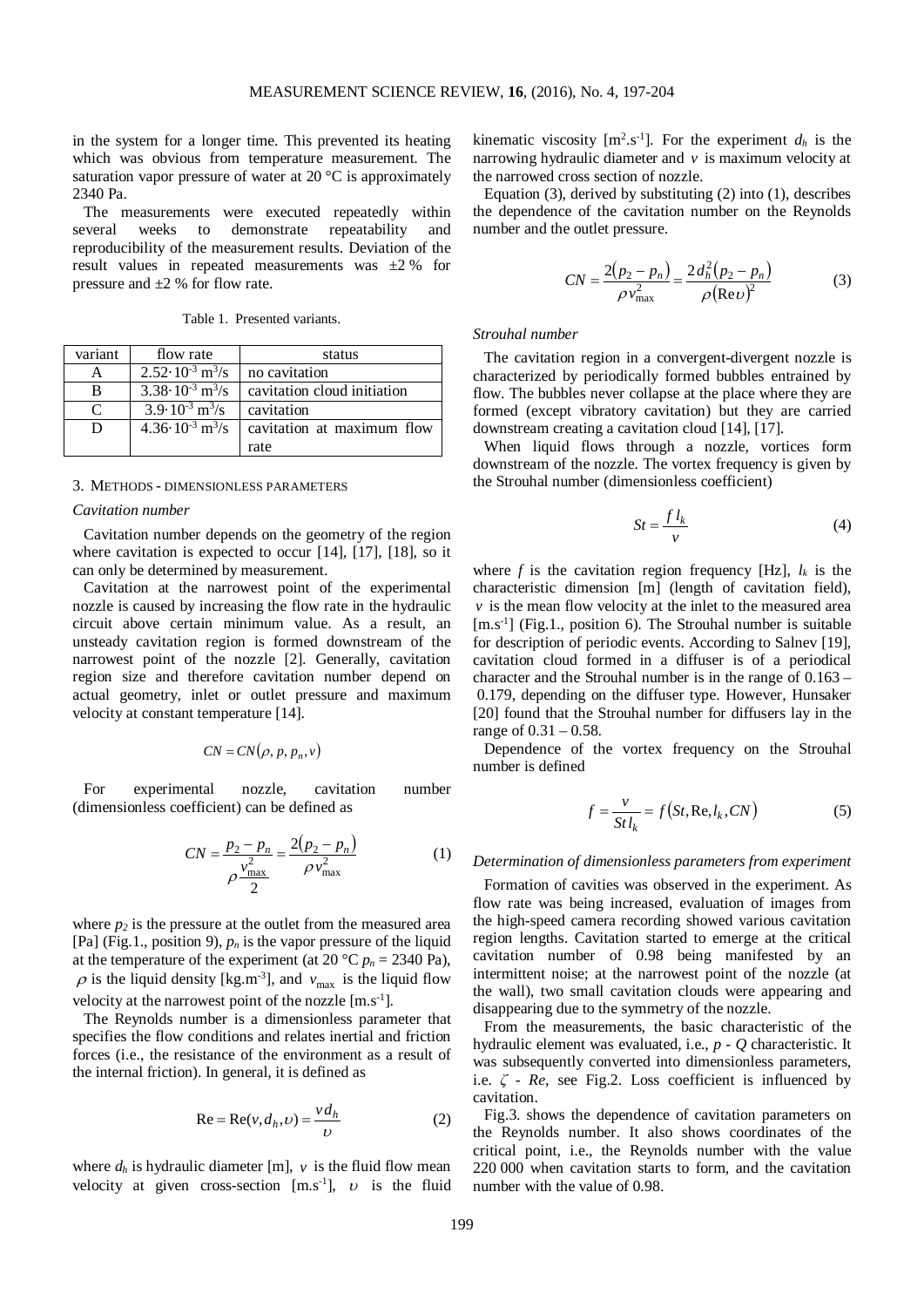

Fig.2. Dependence of the loss coefficient on the Reynolds number (experiment), filled marks show the measurements presented by A, B, C, D.



Fig.3. Dependence of the cavitation number and length of cavitation area on the Reynolds number (experiment), filled marks show the measurements presented by A, B, C, D.

In this experiment, the Strouhal number was determined in the range of  $(0.12 - 0.22)$ , which corresponds approximately with the observations of Salnev [19]. In Fig.4. the lines represent data B, C, D, at which cavitation was detected.



Fig.4. Estimation of the vortex frequency vs. the cavitation number and the Strouhal number.

Fig.4. shows that the vortex frequencies lay in the range of  $(10 - 60)$  Hz at investigated pump flow rates. Therefore, further measurements will focus on this frequency range.

The experiment showed that:

- The flow was turbulent in all measurements.
- Cavitation started to occur at the flow rate of 0.003  $\mathrm{m}^3/\mathrm{s}$ , i.e., at the Reynolds number of 220 000.
- The critical cavitation number was 0.98.
- The cavitation cloud frequencies lay in the range of  $(10 -$ 60) Hz.

#### 4. METHODS - EVALUATION OF THE MEASURED VALUES

### *4.1. Pressure and flow rate measurement*

A ruler was used for an indicative estimation of the cavitation region length; the exact measurement was carried out with the use of image analysis.

The time courses of pressure were evaluated for flow rates of 2.52 $\cdot$ 10<sup>-3</sup> m<sup>3</sup>/s (no cavitation), 3.38 $\cdot$ 10<sup>-3</sup> m<sup>3</sup>/s (cavitation cloud initiation),  $3.9 \cdot 10^{-3}$  m<sup>3</sup>/s, and  $4.36 \cdot 10^{-3}$  m<sup>3</sup>/s (maximum flow rate). Pressure pulsations at investigated flow rates were subjected to the Fourier transform. At the flow rate of  $2.52 \cdot 10^{-3}$  m<sup>3</sup>/s, there was no cavitation yet. Fig.5. shows that at flow rates of  $2.52 \cdot 10^{-3}$  m<sup>3</sup>/s and  $3.38 \cdot 10^{-3}$ <sup>3</sup> m<sup>3</sup>/s, no significant vortex frequency was apparent. At flow rates less than  $3.38 \cdot 10^{-3}$  m<sup>3</sup>/s, the cavitation region was almost stable. At maximum flow rate of  $4.36 \cdot 10^{-3}$  m<sup>3</sup>/s, a distinctive cavitation cloud frequency of 17 Hz was noticeable. This frequency was confirmed by other evaluation methods. The cavitation cloud frequency of 17 Hz was not present at other pump speeds because the cavitation region was considerably shorter; the pressure sensor was at a great distance from the cavitation region and so the pressure pulses were attenuated. The natural frequency of the system in the measurement was approximately 8 Hz. In contrast to Fig.11., the pump rotational speed is not very apparent.



Fig.5. Frequency amplitude characteristics at investigated flow rates determined from the measured pressure.

#### *4.2. Noise measurement*

Sound pressure is the pressure deviation from the ambient pressure caused by a sound wave; it is measured in Pascal. The acoustic manifestation of cavitation bubbles is referred to as cavitation noise. Pearsall [21] showed that small cavitation bubbles emit noise with frequencies up to 3 MHz, whereas Sou [22] found that large bubbles could generate noise with frequencies up to 10 kHz. Cavitation noise increases from cavitation cloud initiation to the point when the cavitation is almost fully developed and then it decreases. The cavitation noise level may reach 90 dB.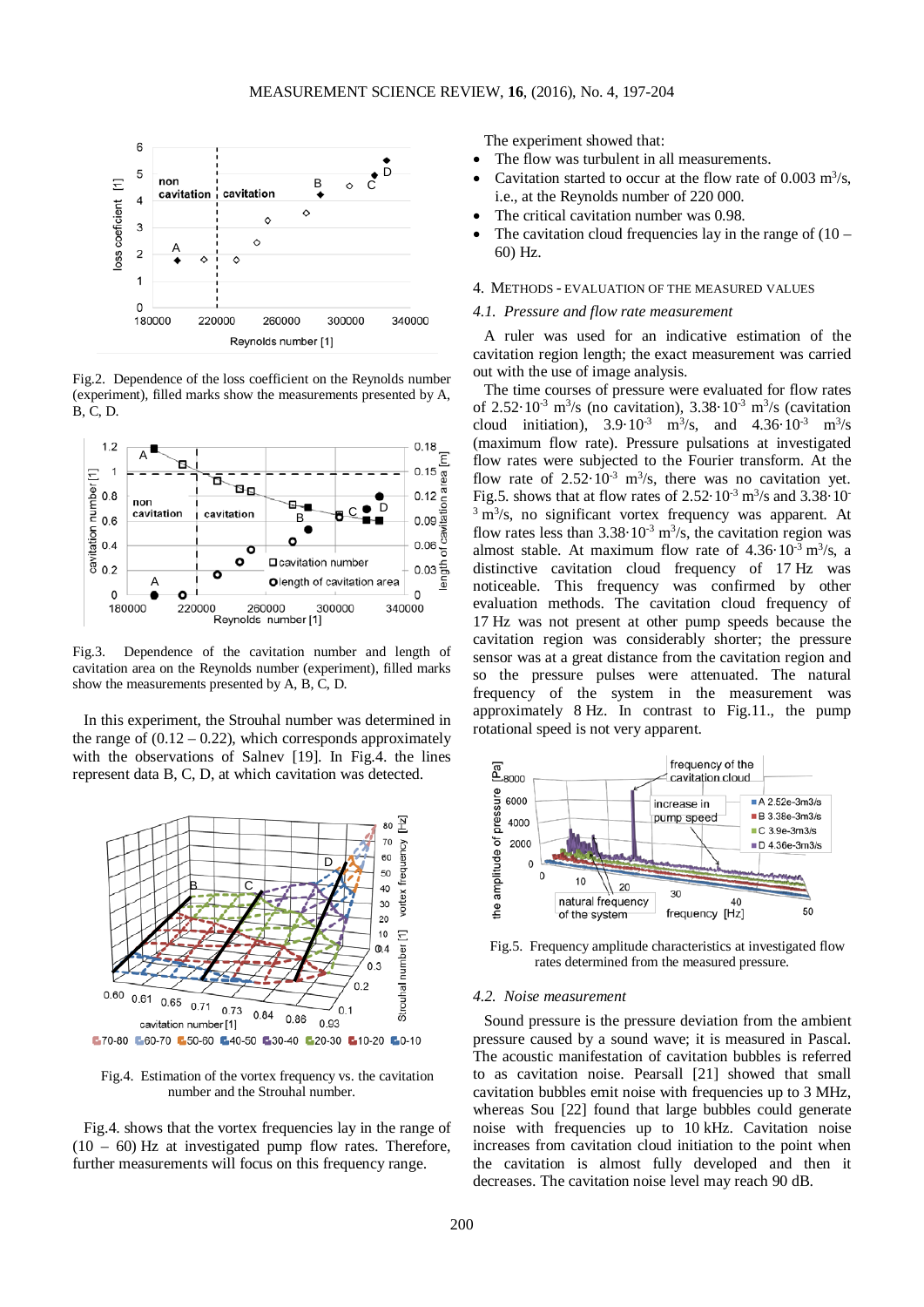Cavitation noise was measured with two Brüel & Kjaer  $\frac{1}{2}$ "TYPE 489 microphones perpendicular to each other and to the nozzle (see Fig.6.). The acquisition time was 30 s and the sampling frequency was 65565 Hz. The acquired data from both sensors were analyzed by the Pulse Labshop software. The data could be converted to decibels using the expression 20·log  $p/p_0$ , where  $p_0 = 2.10^{-5}$  Pa is the reference sound pressure. The noise was measured in the laboratory; therefore, noise with frequencies lower than 30 Hz should be disregarded due to background noise. Fig.7. shows the frequency spectrum amplitude depending on frequency (logarithmic scale) obtained by the Fourier transform of the sound pressure. For frequencies to approximately 30 Hz, the curves for investigated flow rates were affected by electronic noise. Therefore, it would be incorrect to take these frequencies into consideration. For frequencies above 100 Hz, the sound pressure increased depending on flow rate –  $2.52 \cdot 10^{-3} \text{ m}^3/\text{s}$  (no cavitation),  $3.38 \cdot 10^{-3} \text{ m}^3/\text{s}$ (cavitation cloud initiation),  $3.9 \cdot 10^{-3}$  m<sup>3</sup>/s, and  $4.36 \cdot 10^{-3}$ m3 /s (maximum flow rate). The record showed that with increasing flow rate the sound pressure increased, i.e., the cavitation was louder. Full cavitation was apparent at frequencies greater than 500 Hz.

Other system frequencies might be present in the record, e.g., at the maximum flow rate of  $4.36 \cdot 10^{-3}$  m<sup>3</sup>/s there is a distinct peak at the frequency of 225 Hz, which corresponds to the frequency of the five-stage centrifugal pump.



Fig.6. Noise measurement diagram: 1 - measured object – rectangular cross-section nozzle, 2 – Brüel & Kjaer microphones, 3 – PC with analysis software.



Fig.7. Frequency amplitude characteristics at investigated flow rates determined from the measured noise.

# *4.3. Vibration measurement*

Vibration can be measured by various methods that provide greater or lesser amount of information. Overall vibration values measurement method is the simplest and most commonly used. The effective value of the vibration velocity in the ranges of  $(10 - 1000)$  Hz or  $(2 - 1000)$  Hz is usually measured according to ISO 10816.



Fig.8. Vibration measurement diagram: 1 - measured object – rectangular cross-section nozzle, 2 – CMSS 2200 accelerometer, 3 – Microlog CMXA 80 analyzer, 4 - PC with analysis software.

Vibration measurements were performed with the CMSS 2200 accelerometer (precision 0.5 %). Two accelerometers were placed in the hydraulic circuit – one on the nozzle and one on the pump (see Fig.8.). Vibration sensors were attached to the nozzle with a resinous adhesive and to the pump with a magnet. Data were collected in two channels to the Microlog CMXA 80 analyzer and then evaluated. Y-axis vibrations of the nozzle and vibrations of the pump were recorded for the investigated flow rates. X-axis vibrations of the nozzle were not significant as the nozzle was fixed to the frame and the frame to the floor.

In order to correctly identify the frequencies, it is important to identify the natural frequency of the structure (including the liquid at rest), for which a bump test is used. A structure at rest is hit with a hammer, which generates a vibration signal. The natural frequency of the system was identified with the bump test and its value was

$$
f_{system} = 9 \text{ Hz}.
$$

In the second measurement, performed as continuous, the pump flow rate was being increased gradually in steps of  $2.10^{-4}$  m<sup>3</sup>/s and vibration was recorded for 10 seconds at each flow rate. This measurement provided the most information as it covered the entire system and individual vibration sources were identifiable.

Cavitation could be detected particularly at higher frequencies (200 Hz and greater). Lower frequencies, clear in detailed record, correspond to the natural frequency of the system (9 Hz) and the frequency of the pump and the system (30 – 90 Hz range).

In next, more detailed measurement, the vibration sensor was placed on the nozzle and the pump flow was set to the investigated value. Vibration was recorded for 20 seconds and the record was subjected to FFT frequency analysis. The cavitation cloud frequency of 17 Hz is prominent. Unlike in pressure measurements, this frequency can also be observed at low flow rates because the vibration sensor was placed directly on the narrowest part of the rectangular crosssection convergent-divergent nozzle.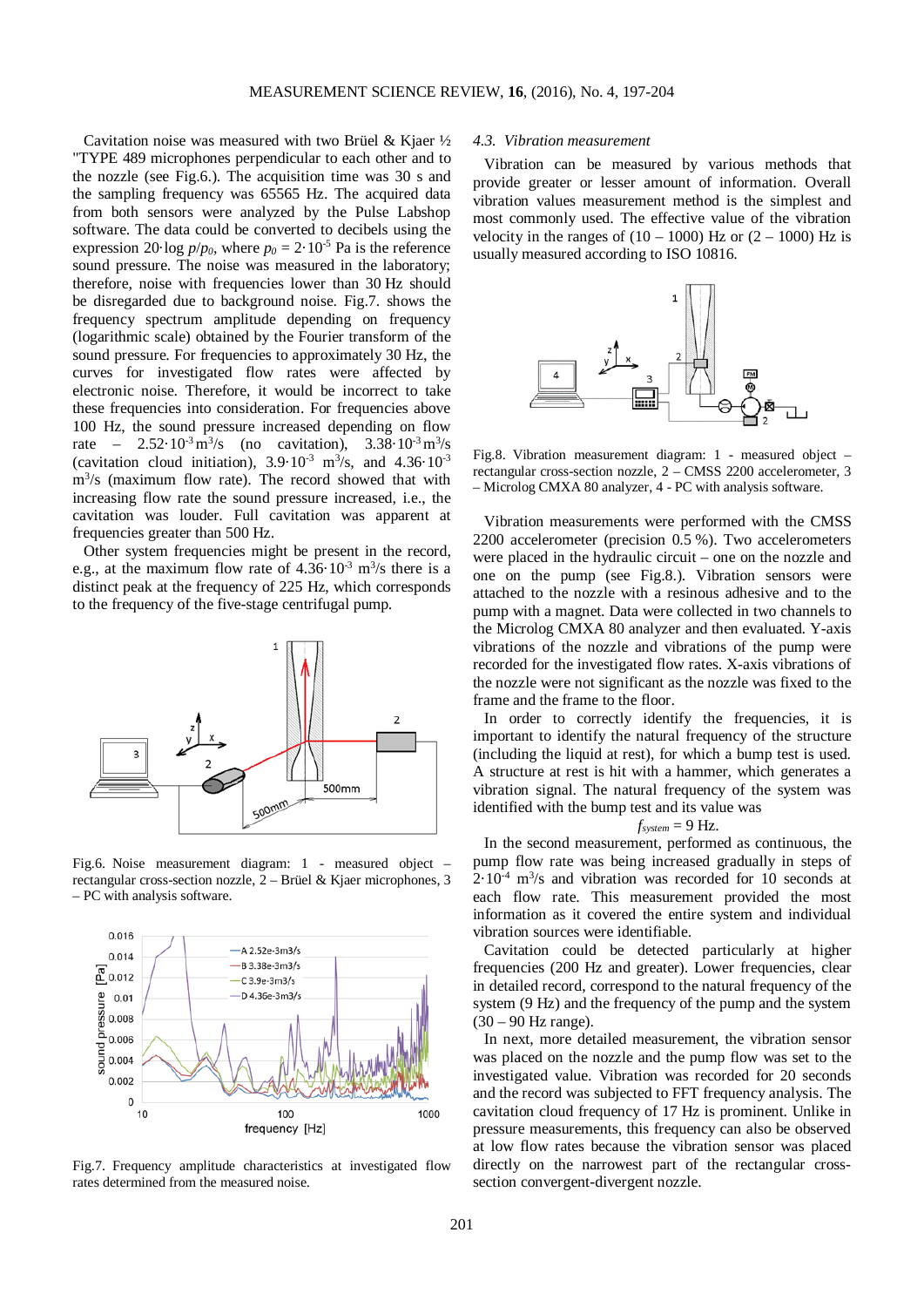

Fig.9. Frequency amplitude characteristics at investigated flow rates determined from the measured vibration.

Cavitation causes vibration of the system. Our aim was to observe the frequency of the cavitation cloud oscillation, not the frequency of a collapsing bubble. Not in all measurements the cavitation cloud oscillation frequency was clear. Its detectability increased with increasing flow rates and, thus, with increasing cavitation number and cavitation evolution. Other evaluation methods also showed that the vortex frequencies were more prominent at higher flow rates.

#### *4.4. Image analysis*

Camera recording was used to determine the frequencies of cavitation cloud pulsations. This approach promised the results would not be vitiated by errors due to interferences caused by other phenomena. When analyzing pressure records, for instance, it needs to be taken into account that some pulsations are not produced solely by flow separation in the nozzle, but also by vibrations of various system components, pump impeller rotation, or other causes.

Images with the pixel resolution of (1500 x 450) and pixel density of 8.6 px/mm were rendered in grayscale (see Fig.10.). This setting allowed image exposure with the frame rate of 280 fps. The flow cross section was rectangular; therefore, only two components of the flow velocity could be assumed to be dominant and the task could be solved as two-dimensional. The analysis proceeded as follows: The total number of pixels (which was proportional to the area in  $mm<sup>2</sup>$ ) with the number defining the shade of gray greater than 0.169 (0 representing black and 1 representing white) was counted in all images. This simple approach proved to be sufficiently accurate. As a result of light refraction, an image distortion slightly increased with increasing distance from the nozzle throat, but the distortion was considered of minor significance and disregarded in image processing. The estimated size of the cavitation cloud area was 0.014 mm2 . Also, the exposure time of 1/280 s for the area close to the axis passing through the nozzle throat proved to be too long as the flow was very fast there (up to  $24.5 \text{ m.s}^{-1}$ ). As a result, the images were slightly blurred, but the blurs were not large enough to affect the analysis results.

The acquired time dependence of the cavitation cloud area was subjected to discrete Fourier transform. The result is shown in Fig.11. where, rather than one dominant frequency, several areas of higher amplitudes can be observed, especially at frequencies below 10 Hz and in the range of  $(18 - 24)$  Hz. The results for frequencies above 28 Hz should not be considered reliable because of the relatively low frame rate of 280 fps (one cycle should be captured in ten frames at least).



Fig.10. Cavitation at  $4.36 \cdot 10^{-3}$  m<sup>3</sup>/s. The scale (0 – 16 cm) is at the bottom of the picture. The flow direction is from right to left.



Fig.11. Frequency amplitude characteristics at investigated flow rates determined from the image analysis.

The average size of the cavitation region depending on the flow rate was also evaluated (see Fig.12.). The graph shows the dependence was parabolic from the minimum flow rate at which cavitation emerged.



Fig.12. Average size of the cavitation region at different flow rates.

## 5. RESULTS

The aim of this paper was to describe and evaluate different approaches to cavitation measurement and detection applicable in practice in diverse types of machinery.

In Fig.13., frequency analyses obtained from measurements are shown for investigated flow rates of 2.52 $\cdot$ 10<sup>-3</sup> m<sup>3</sup>/s (no cavitation), 3.38 $\cdot$ 10<sup>-3</sup> m<sup>3</sup>/s (cavitation cloud initiation).  $\sqrt{s}$ , and 4.36 $\cdot$ 10<sup>-3</sup> m<sup>3</sup>/s (maximum flow rate).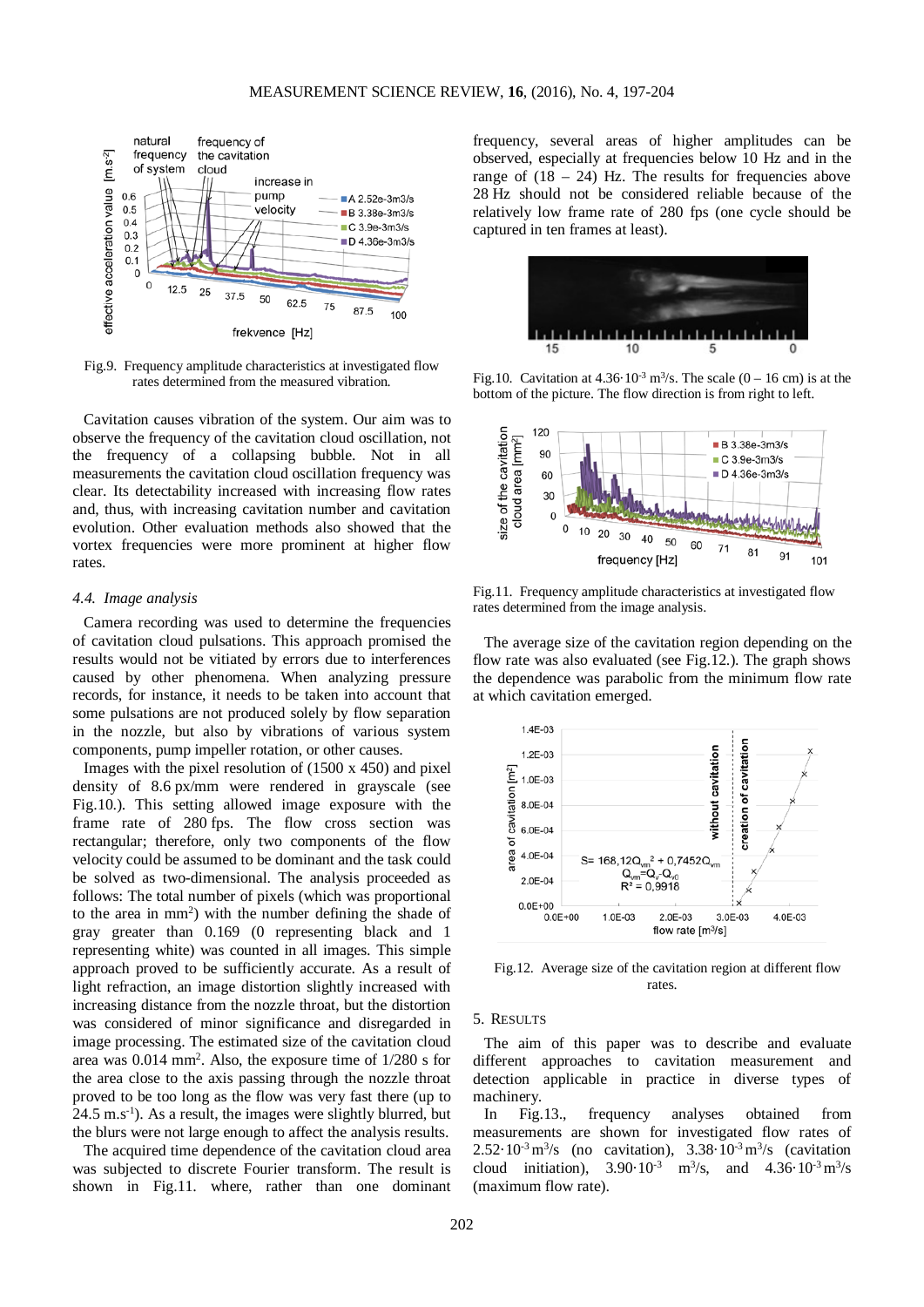

Fig.13. Frequency amplitude characteristics for investigated flow rates – the y-axis shows relative values in relation to maximum values for given flow rate.

The pressure measurement evaluation shows heavy interferences at frequencies below 10 Hz from pulsations generated in various points of the measuring circuit. The frequency characteristics as seen in Fig.13.A) show there is no cavitation forming in the nozzle. The initial phase of cavitation formation is characterized by frequencies with minimum amplitudes (see Fig.13.B)). The frequency characteristics of acceleration provide the most characteristics of acceleration provide the most unambiguous results allowing identification of the causes of various frequencies (see Section 4.3.). The evaluation of frequency characteristics of image shows heavy interferences below 10 Hz for all flow rates. In Fig.13.D), frequency of approximately 18 Hz is apparent in all methods applied; it corresponds to the cavitation cloud frequency. In Fig.13.B) and Fig.13.C), significant frequencies are apparent; these are caused not by cavitation, but rather by pump operation, piping, etc.

# 6. CONCLUSIONS

Cavitation was examined in an experimental apparatus in a rectangular cross-section nozzle with transparent walls so that several methods of cavitation identification could be used. Cavitation was generated by flow separation from the walls in the divergent part of the nozzle. The size of the cavitation cloud and the frequency of the separation were investigated by measurements of pressure pulsations, vibration, noise, and by image analysis.

The measurement results were transformed to characteristic numbers (cavitation, Strouhal and Reynolds numbers) and they were found comparable to findings available in the literature dealing with the subject. The flow in the nozzle of rectangular cross-section was measured in the range of the cavitation number of  $0.6 - 1.2$ . The critical cavitation number was determined experimentally to be 0.98. No cavitation formed when the cavitation number was greater than 0.98. The critical cavitation number can only be determined by an experiment.

Pressure measurement downstream of the examined element is one of the methods suitable for cavitation identification. If it shows frequencies with minimum amplitudes (see Fig.13.B)), it is evident that initial phase of cavitation is formed in the element. This method is simple, fast, inexpensive and sufficient for preliminary identification of problems. Afterwards, the element should be examined more closely. The sound level of the noise identifies the approximate size of the bubbles – the lower the frequency, the larger the bubbles. Vibration measurement is the most exact method for cavitation identification in machinery. This method allows accurate detection of the cavitation cloud initiation and identification of the cavitation cloud oscillation frequency and other frequencies related to the hydraulic circuit and pump. Identification of cavitation with the use of images is hardly applicable in practice as most machinery elements are made of non-transparent materials. This method is, however, very important for accuracy improvement of mathematical models of multiphase cavitating flows.

The evaluation of image analysis and pressure and vibration measurements shows the cavitation cloud does not pulsate at one single frequency, but rather in a range of relatively low frequencies (less than 20 Hz).

Air contained in water (dissolved and undissolved) has a great influence on the formation and size of the cavitation region. The undissolved air appears in the hydraulic circuit due to insufficient sealing of the circuit at places of pressure drop. More undissolved air is released from the air dissolved in the liquid; its content increases with increasing flow rate. All results and findings from frequency characteristics are particularly important for mathematical modeling. Mathematical models are used to predict the cavitation and, thus, it is easier to design high-quality hydraulic components. Mathematical models of multiphase cavitating flows need to be refined so that they can be used in practice. The mixture composition of the flowing medium (liquid, vapor, air) has particular influence on the hydraulic circuit parameters, the size of the cavitation region and the frequency of the pulsating cavitation cloud.